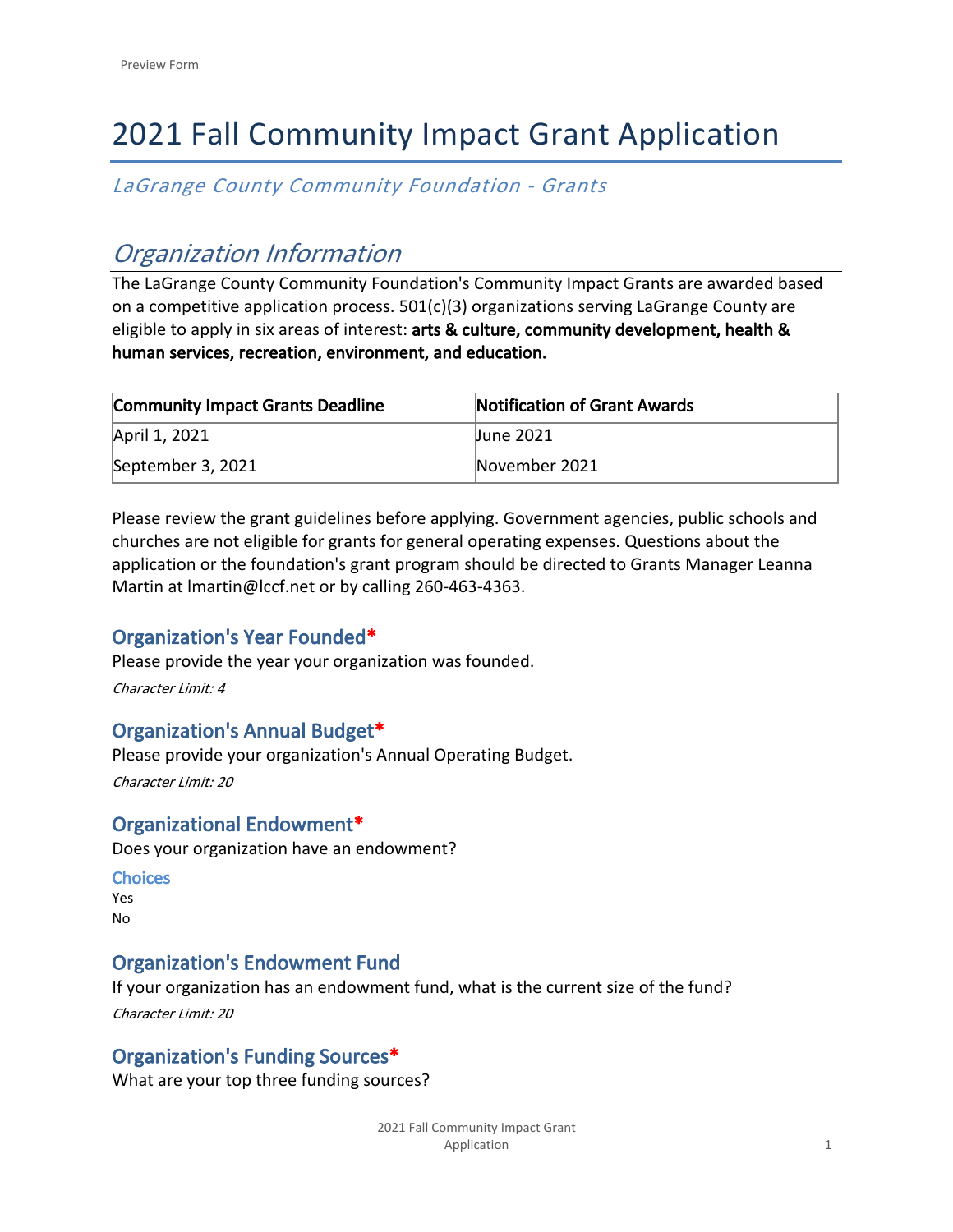#### **Choices**

Corporate Donations Fees from Services Grants from Foundations Individual Donations State/Federal Grants **Other** 

## **Organization's Mission\***

What is your organization's mission?

*Character Limit: 1500*

#### **Organization's History\***

Tell us about your organization's history including a summary of recent charitable services in LaGrange County.

*Character Limit: 3500*

#### **Organizational Status\***

Please check the box that best describes your organization.

#### **Choices**

501(c)(3) nonprofit organization Church without 501(c)(3) status Government agency Organization working with a fiscal sponsor Public school **Other** 

### **IRS Document**

Please provide a copy of your organization's IRS 501(c)(3) nonprofit determination letter.

*File Size Limit: 2 MB*

### **Organization's Board of Directors\***

Please provide a complete list of your organization's Board of Directors and their principal occupations.

*File Size Limit: 2 MB*

### **Board President\***

Name of your organization's Board President. *Character Limit: 100*

### **Board President**

Please provide the Board President's email address.

*Character Limit: 254*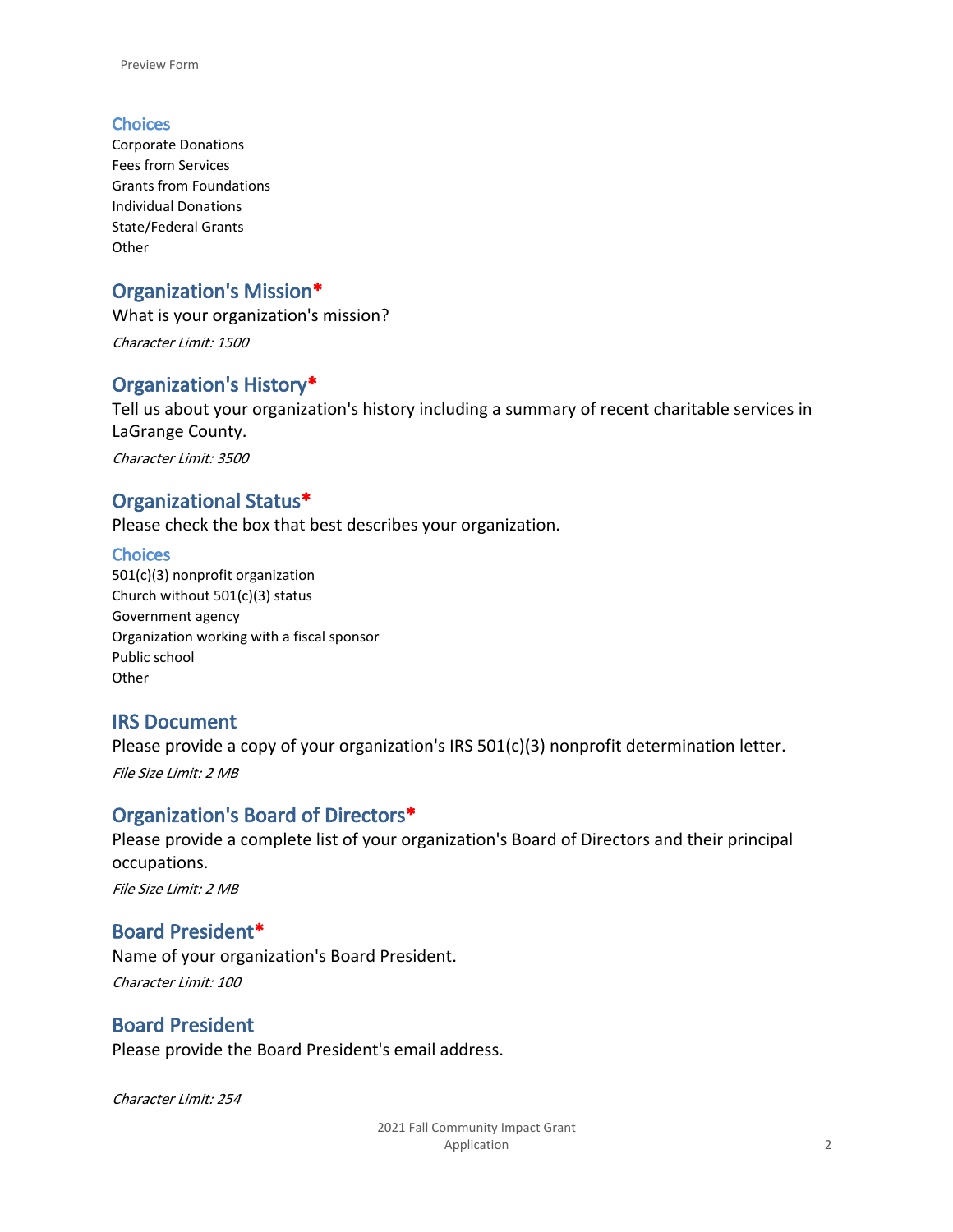## **Board President\***

Please provide the Board President's occupation.

*Character Limit: 100*

## **Board President\***

Please provide the Board President's phone number.

*Character Limit: 100*

### **Fiscal Sponsor\***

Are you using a fiscal sponsor for this request? *Fiscal sponsorship refers to the practice of nonprofit organizations offering their legal and taxexempt status to groups, typically projects, that engage in activities related to the sponsoring organization's mission.* 

**Choices**

Yes No

## *Fiscal Sponsor (If Applicable)*

**Fiscal Sponsorship questions should only be filled out if you are working with a fiscal sponsor, meaning you do not have a nonprofit status of your own.** 

If you do NOT have a fiscal sponsor scroll to the bottom of this screen and hit the back button on your left, do NOT use the back button in your browser as you will lose all your previous inputted information.

### **Fiscal Sponsor Organization\***

*Character Limit: 250*

**Fiscal Sponsor Street Address\*** *Character Limit: 250*

**Fiscal Sponsor City\*** *Character Limit: 30*

## **Fiscal Sponsor State\***

**Choices** Indiana Michigan Ohio Illinois Kentucky Tennessee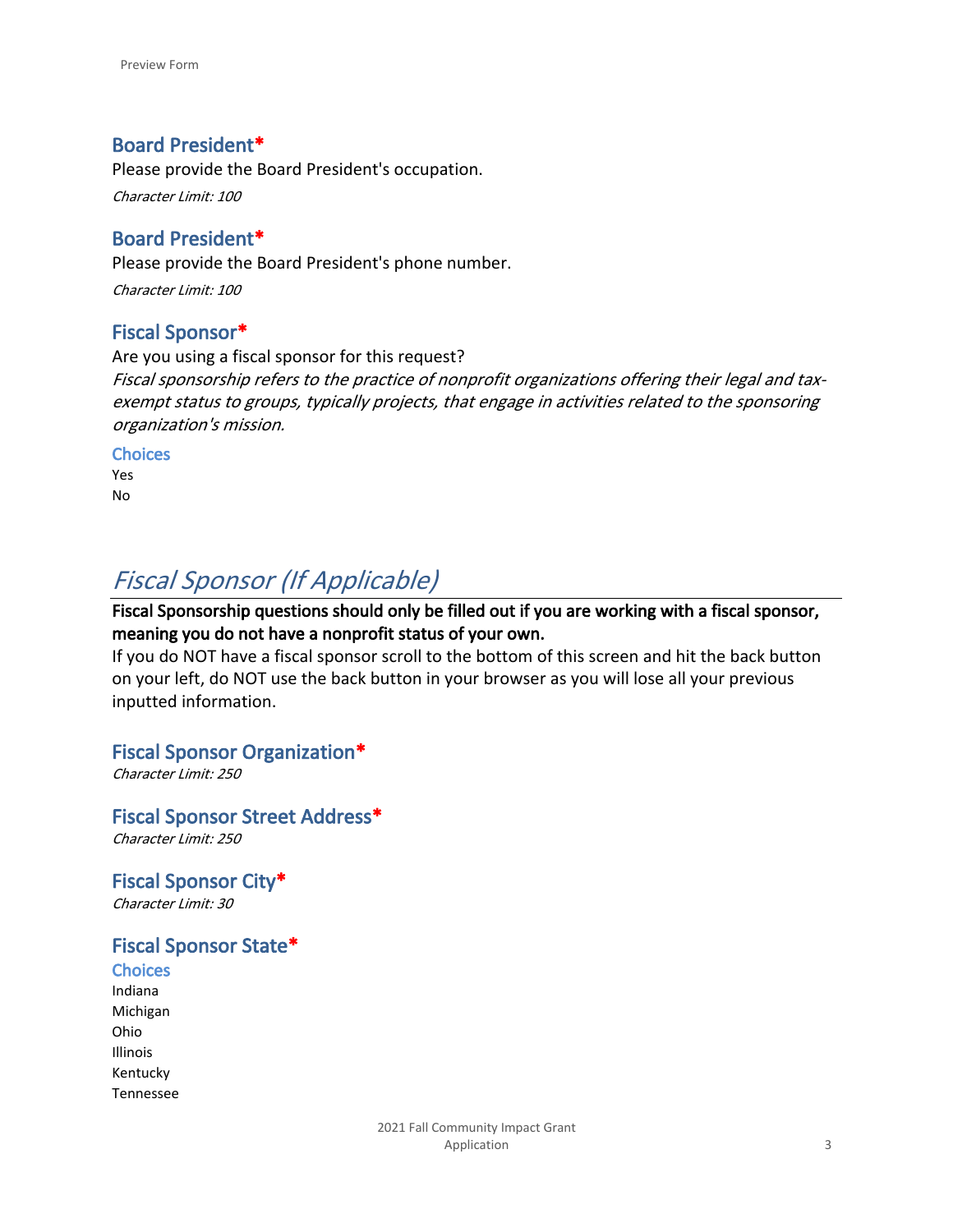Wisconsin West Virginia **Other** 

**Fiscal Sponsor Zip\***

*Character Limit: 9*

## **Fiscal Sponsor Tax ID (Employee Identification Number)\***

*Character Limit: 20*

## **Fiscal Sponsor Phone Number\***

*Character Limit: 15*

### **Fiscal Sponsor IRS Determination Letter\***

Please attach a copy of your fiscal sponsor's signed IRS 501(c)(3) nonprofit determination letter.

*File Size Limit: 2 MB*

## **Fiscal Sponsor Memo of Understanding\***

Please attach a Memorandum of Understanding on your fiscal sponsor's letterhead signed by the organization's Executive Director or an authorized officer of the Board of Directors.

*File Size Limit: 1 MB*

## *Project Information*

**Project Name\*** *Character Limit: 100*

### **Project Area\***

Please choose one.

#### **Choices**

Arts & Culture Community Development Education Environment Health & Human Services Recreation

### **Describe the project.\***

Describe the basics of the project that you want to provide in LaGrange County.

*Character Limit: 10000*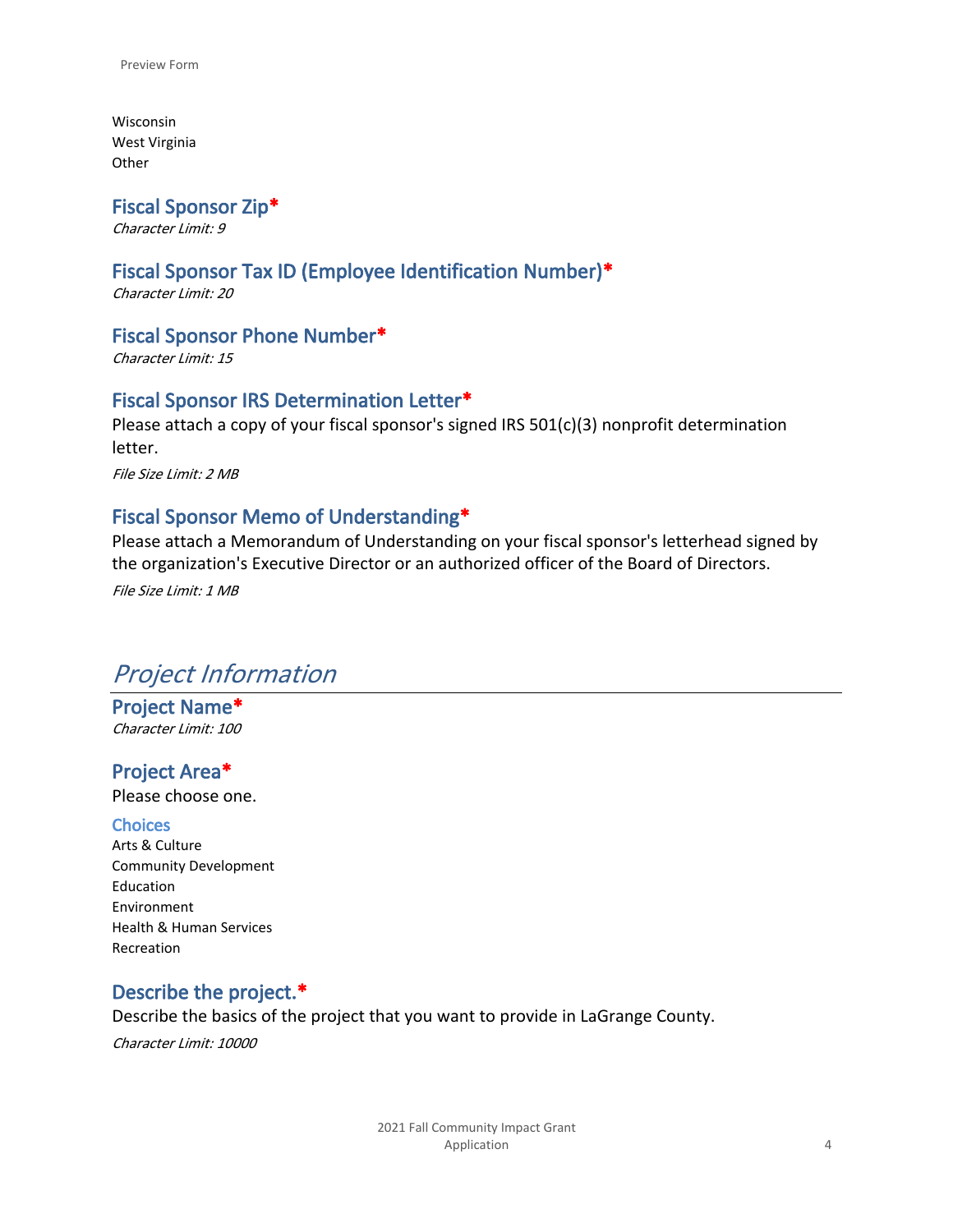## **What specific problem, challenge or need will be addressed?\***

What specific problem, challenge or need in LaGrange County will you address with your project?

We want to understand the details behind your decision to offer this program or service. Describe the documented need and identify the source and method of this documentation.

#### *Character Limit: 10000*

#### **How will this project address this need?\***

Describe how this project will address this need and measurably improve the quality of life for the residents of LaGrange County. Please be specific.

*Character Limit: 10000*

### **Who are the key personnel that will manage this project?\***

Describe their qualifications for this work. *Character Limit: 3500*

#### **References\***

Please provide three (3) professional references, familiar with the work of your organization, but not on your present or past board and staff.

*Character Limit: 3500*

### **Partnership or Collaboration\***

Who are the community organizations or agencies in LaGrange County with whom you have partnered?

**Please provide specific examples.** Describe how the project fosters collaboration with other successful entities in the community to achieve a common goal or objective.

*Character Limit: 3500*

## *Impact and Evaluation*

#### **LaGrange County Impact\***

How many LaGrange County residents will benefit from this project? *Character Limit: 3500*

### **Demographic being served.\***

Provide a brief demographic of the population that will be served. What specific population are you targeting with your service?

Example: Elementary students, senior citizens, high school graduates.

*Character Limit: 3500*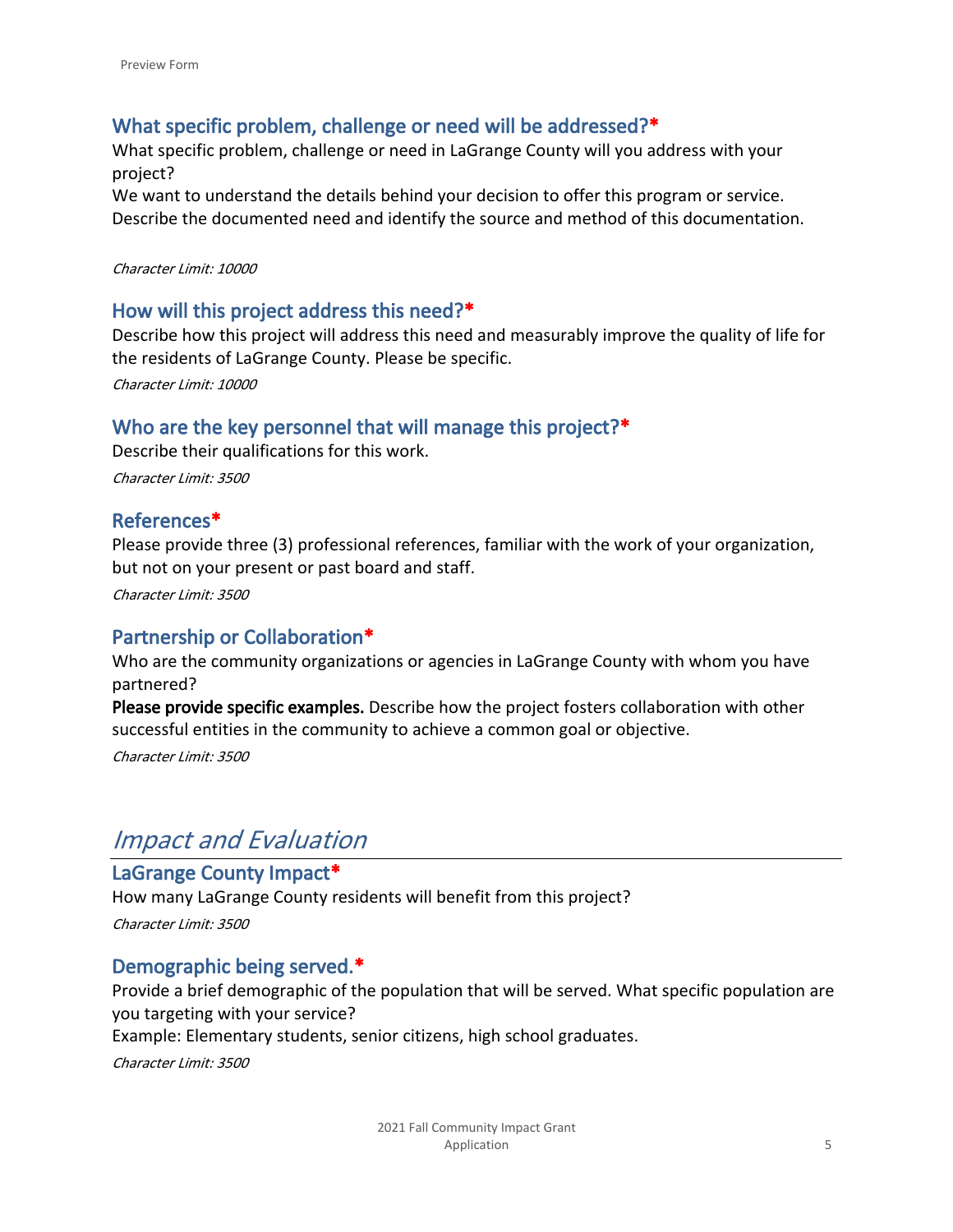## **How will you measure your success?\***

Please share the measurable outcomes anticipated from this project and how you plan to evaluate the project's effectiveness? Include who will be involved in the evaluation and how the information will be used.

*Character Limit: 3500*

**Proposed Start Date\*** *Character Limit: 10*

**Proposed End Date\*** *Character Limit: 10*

### **Your Timeline\***

What is your timeline of key actions for the project? *Character Limit: 3500*

## **Why is this a good fit for the foundation?\***

Why do you believe this project is a good fit for the LaGrange County Community Foundation?

*Character Limit: 3500*

## *Financial Information*

## **Funding Request\***

What is the amount you are requesting. *Do NOT include cents, please round your request amount to the nearest whole number.*  Example: \$3,425.32 would be rounded to \$3,425.00 *If you are unsure, please contact the Grants Manager before submitting your application, 260- 463-4363 or lmartin@lccf.net.*

*Character Limit: 20*

### **Total Project Cost\***

What is the total amount this project will cost? *Character Limit: 20*

### **Project Grant Requests**

List all grant requests to other organizations **specific to this project** that has been approved, pending, or denied.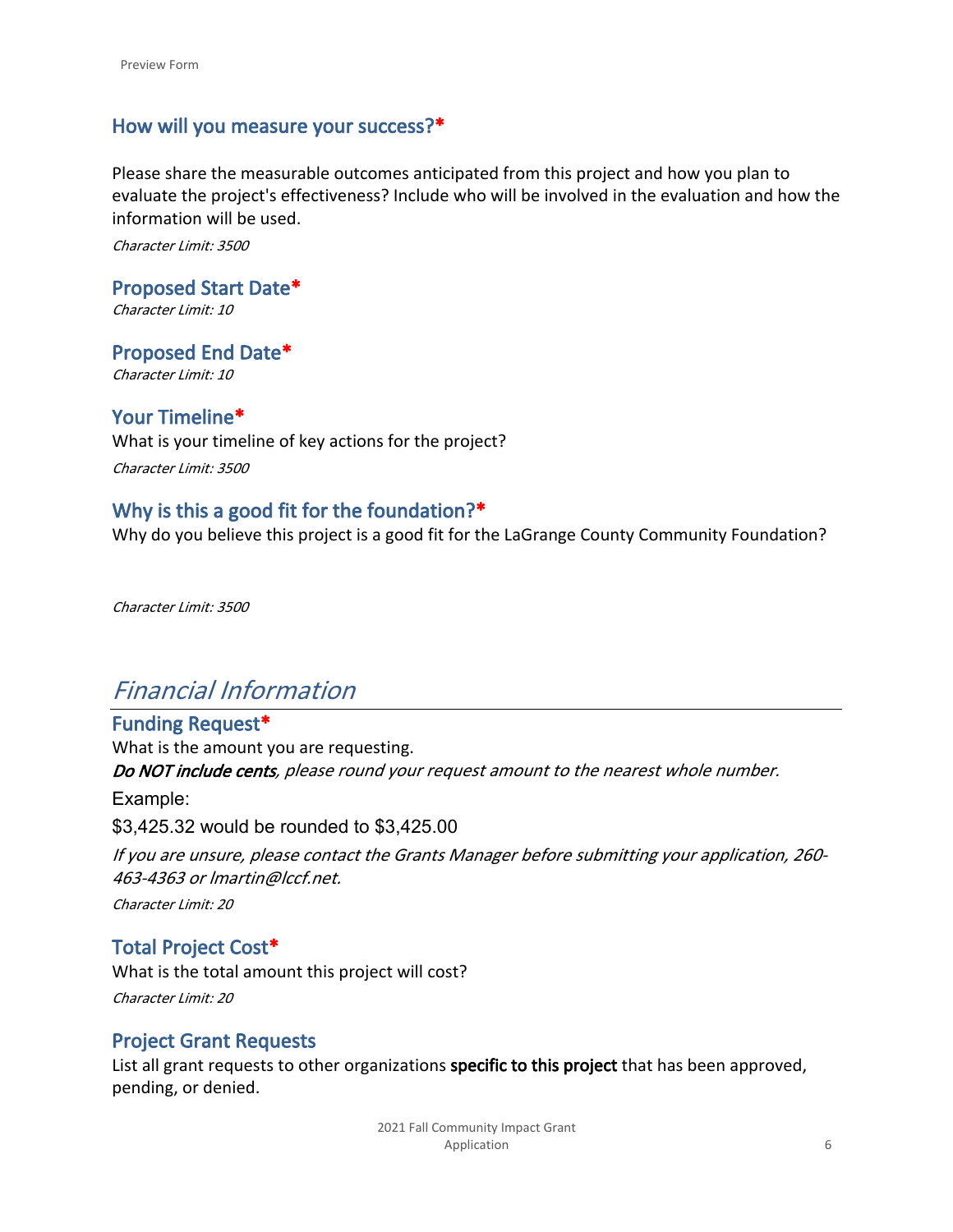Using the following format:

| <b>ORGANIZATION</b>   | <b>REQUEST</b> | APPROVED/PENDING/DENIED |
|-----------------------|----------------|-------------------------|
| <b>ABC Foundation</b> | \$5,000.00     | Approved \$3,000.00     |
| XYZ Foundation        | \$2,000.00     | Denied                  |

*You may separate this information with commas or spaces, a table is not necessarily needed and is not supplied.* 

*Character Limit: 3500*

## **[Click here for Grant FAQ's and for an Example Budget.](https://www.lccf.net/grantquestions)**

## **Project Budget\***

Please provide a full budget for the project. This budget must include

- all planned revenue and expenses relevant to the specific request
- including all grant requests to other organizations that have been approved, are pending, or have been denied.

#### **Requests with incomplete budget information will not be considered for an award.**

*File Size Limit: 2 MB*

## **Operating Budget**

Please provide the operating budget for the entire organization.

*File Size Limit: 2 MB*

### **Improvement or Equipment Request & Capital Needs\***

Are you requesting funding for improvement, equipment or capital needs?

**Choices** Yes No

## *Improvement or Equipment Requests & Capital Needs*

If you are requesting funding for capital needs or equipment, please attach two quotes or estimates. **Two quotes or estimates are required.**

## **Improvement or Equipment Requests & Capital Needs - Quote 1**

*Please note this is quote or estimate 1 of 2. File Size Limit: 1 MB*